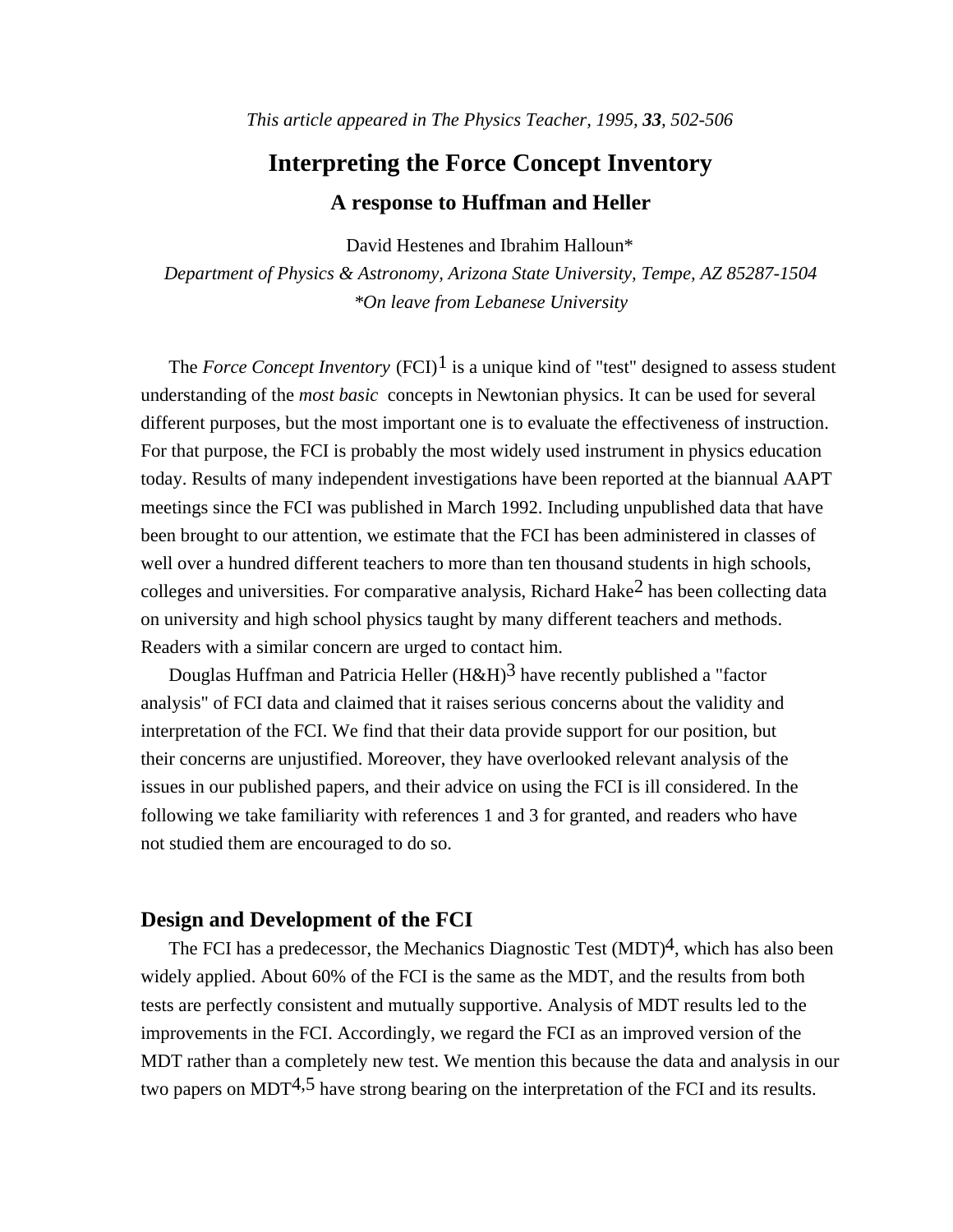For a full understanding of what has gone into the development of the FCI, these papers should be consulted, especially by anyone intending to publish on the subject.

The main advance in the FCI over the MDT comes from a more systematic analysis of the basic concepts in introductory Newtonian mechanics. The FCI covers those concepts more comprehensively and facilitates interpretation of the results. The conceptual analysis is outlined in Tables I and II of reference 1, which the serious reader is invited to review. The two tables are complementary. Table I outlines the Newtonian concepts involved and notes the test items where each one is involved. Table II supplies a taxonomy of non-Newtonian responses to the test questions. These tables are crucial to interpreting results of the FCI.

Since H&H question the relevance of Table I and they ignore Table II, it is clear that the whole matter of interpretation must be carefully reconsidered. Their own data is actually in complete accord with our results and our interpretation of the FCI. We welcome their data especially because it strongly supports a very important point about which our advice has often been overlooked or ignored, namely, that, for best results, the FCI should be administered and interpreted as a whole; separate pieces of it are much less reliable and informative. The reasons for this advice are worth reviewing.

# **Validity of the FCI**

The concept of force is central to Newtonian physics. It is also very complex. Table I of reference 1 analyses the *Newtonian force concept* into six conceptual dimensions, each of which has additional structure. We believe this analysis is fairly complete. At least no one has suggested that anything is missing. Though nothing in it should surprise any physics teacher, no one before has made such a complete and systematic analysis of the Newtonian force concept for the purpose of evaluation. We hope that it can serve as an antidote for simplistic presentations of the force concept, such as the bald assertion "Force is defined by Newton's second law," which are all too common in physics courses.

We maintain that all six dimensions in Table I are *essential* to the Newtonian force concept, and the FCI was designed to probe each one of them. With one exception, to every question on the FCI there is precisely one and only one Newtonian response among the five alternatives. Since the test was published it has been carefully examined by many physics professors. Suggestions have been made to improve the wording or diagrams for a few of the questions, but there has been no serious question as to which is closest to a Newtonian choice on any of them. The *face validity* of the test is thus beyond reasonable doubt.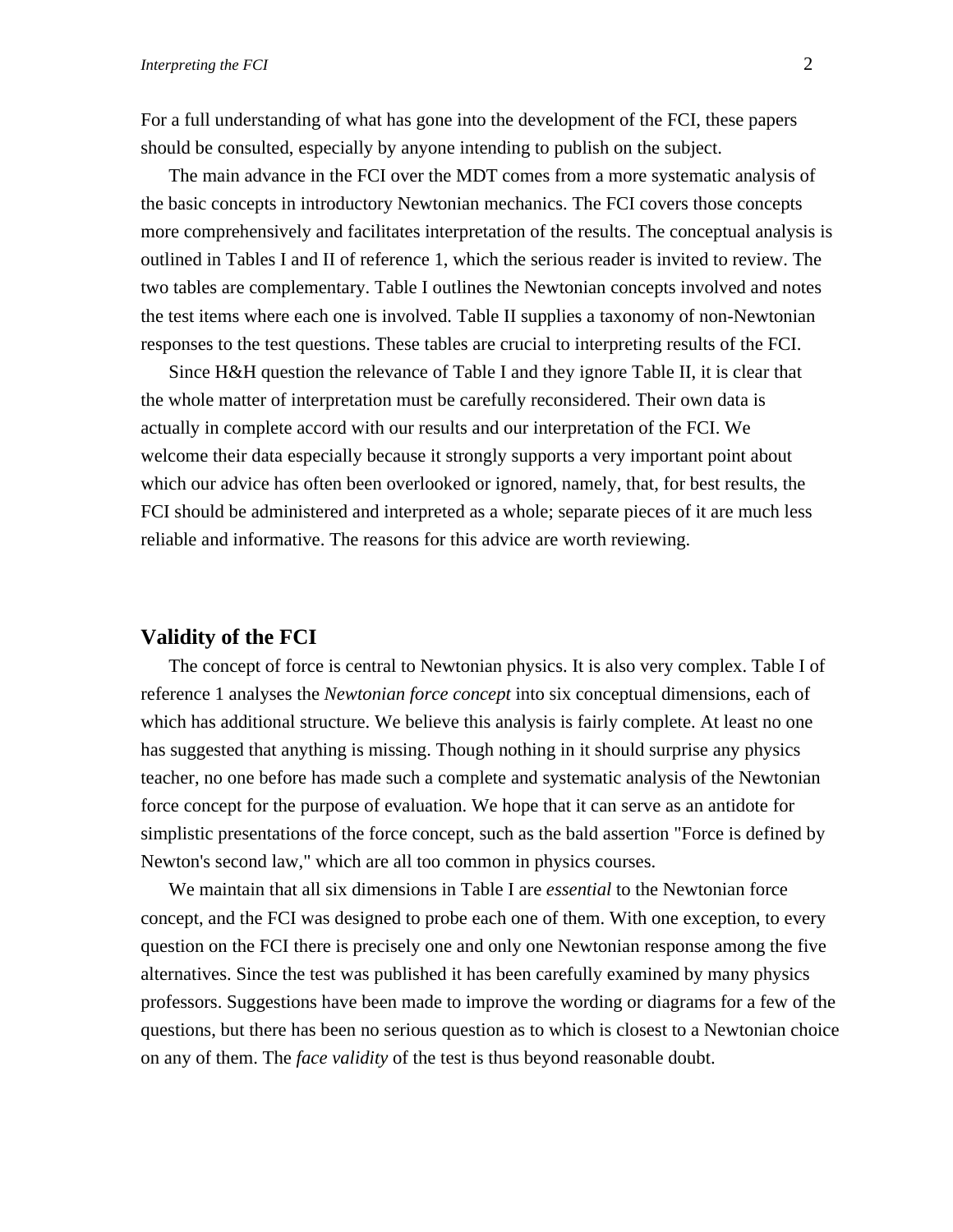Having built the FCI to survey the whole range of concepts in Table I, we are justified in interpreting the total score of Newtonian responses as a measure of the degree to which the student has assimilated the Newtonian force concept. To put it more succinctly, *the FCI score is a measure of one's understanding of the Newtonian force concept.*

How accurate is this measure? That is a question about *content validity* of the test. To answer it we must estimate the probability of false negatives and false positives.

The answer to a given question is said to be a *false negative* if a Newtonian thinker has chosen a non-Newtonian response. An answer is a *false positive* if a Newtonian response has been chosen for non-Newtonian reasons. A major problem in multiple-choice test development is to minimize false positives and negatives. In that, the FCI has been exceptionally successful because of special features in its design.

From our qualitative analysis of responses by Newtonian thinkers, we judge the probability of a false negative to be certainly less than ten percent (fewer than three questions "missed"). This is a very conservative estimate. The Newtonian response to most questions is so obvious and unproblematic to Newtonian thinkers that false negatives can only be attributed to carelessness or inattention. We have confirmed that with many interviews. To support this conclusion with statistical data on the scores of physics professors would be overkill.

The minimization of false positives is more difficult. Obviously they cannot be eliminated altogether –– even random choices have a 20% chance of false positives. Student choices are not random, however, as is clear from interviewing them –– they usually have definite reasons for their choices. In the FCI design we used two devices to reduce the "*noise*" from false positives. First, the FCI probes each conceptual dimension with several questions involving different contexts and viewpoints. A false positive on one of the questions can then be partially compensated by a non-Newtonian choice on another. Second, we introduced *powerful distracters* onto each FCI question, namely, non-Newtonian alternatives which appear eminently reasonable to students, because they were culled from extensive student interviews  $1,4,5$ .

In the light of all this, it is surprising to find H&H concluding from factor analysis data that "The items on the inventory appear to be only loosely related to each other, and instructors should be cautious about concluding that the inventory actually measures students' understanding of a 'force concept'. . . .The fact that the items did not group together on the six conceptual dimensions of the force concept indicates that the FCI should not be decomposed into the six dimensions originally proposed by its authors."

On the contrary, we see their data as completely consistent with our own and supportive of our interpretation. In the first place, however, their data is irrelevant to the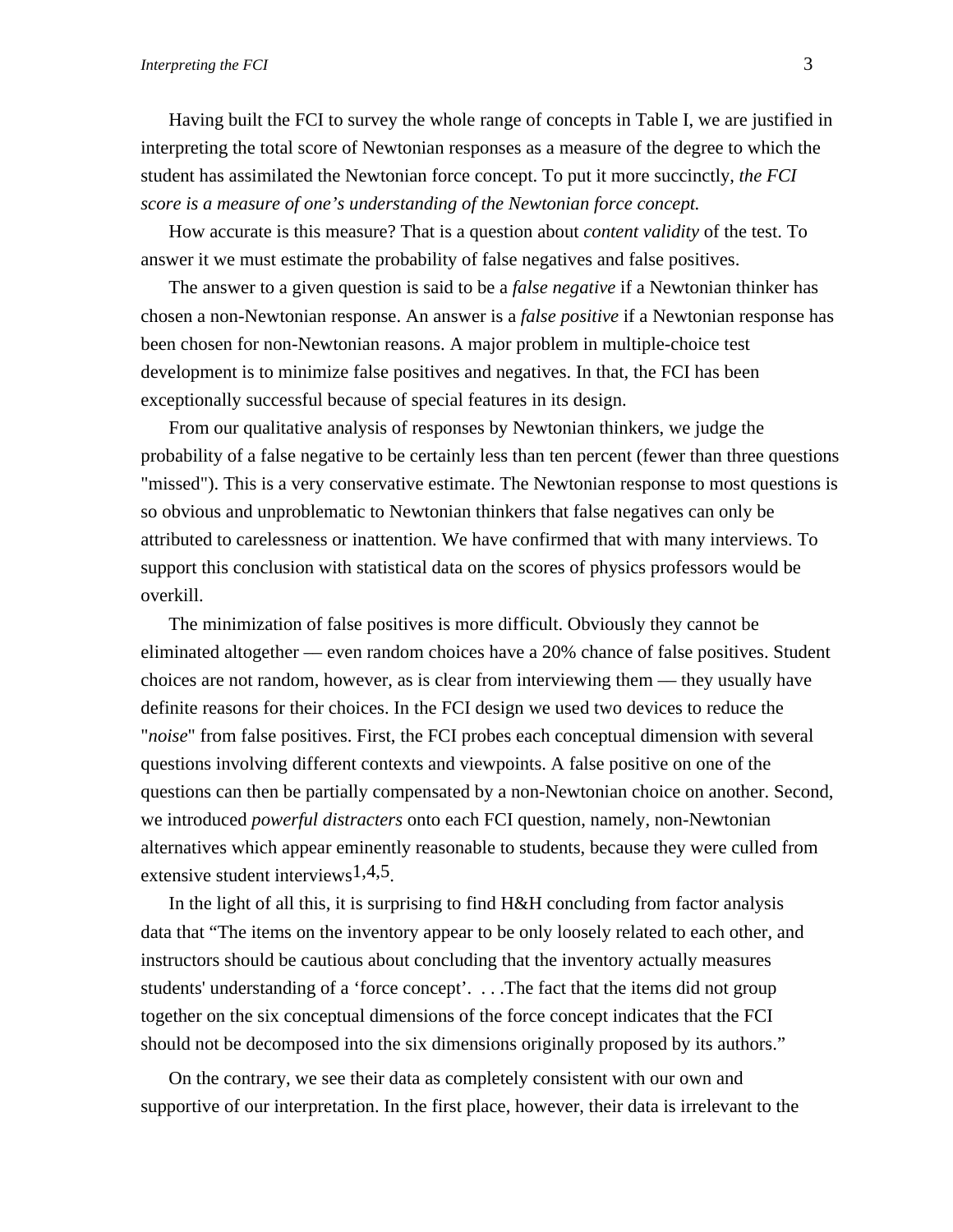question of whether the FCI score is a valid measure of the Newtonian force concept, because it was clearly gathered from a predominantly non-Newtonian population. To address this question statistically they would need a certified Newtonian population, such as a group of physics professors. In that case, we guarantee that they would find near perfect clustering of their data about a single factor, every question correlating almost perfectly with every other one.

In the second place their data has no bearing on the purely logical decomposition of the FCI into six conceptual dimensions. The fact that their data do not cluster on the six dimensions simply means that any "Newtonian signal" they might contain is swamped by the noise of false positives. To extract a signal from the noise, they could, for example, perform a factor analysis on the group of students with total FCI scores between 60 and 80%, and separately for the group with scores greater than 80%. What they might expect to find will be indicated later.

## **Student Concepts of Force**

The H&H data show clearly that student responses do not cluster on the six conceptual dimensions of Table I. They rightly conclude that Table I does not describe the structure and organization of *student* force concepts. However, this is no reason to question the value of Table I for interpreting FCI data. Contrary to what H&H suggest, Table I was never intended to describe student concepts. Rather it describes the Newtonian standard against which student concepts can be *compared in detail* . It is precisely this that justifies interpreting the FCI score as a measure of the *disparity between student concepts and the Newtonian force concept.*

While Table I describes the Newtonian force concept, Table II classifies alternative student concepts. To facilitate comparison with the Newtonian concept, Table II is organized into six categories corresponding to those in Table I. We do not claim, however, that these categories describe conceptual structures of individual students. That should be clear from our extensive discussion of student concepts<sup>1,5</sup>. Table II lists a heterogeneous set of student concepts in each category, some of which are mutually contradictory. Moreover, we have discussed a number of specific examples where student concepts cut across and conflict with Newtonian categories<sup>1,5</sup>. We need not repeat the details, but it seems necessary to mention these facts because H&H ignore Table II completely and go on to discuss student concepts as if we had never said a word on the subject.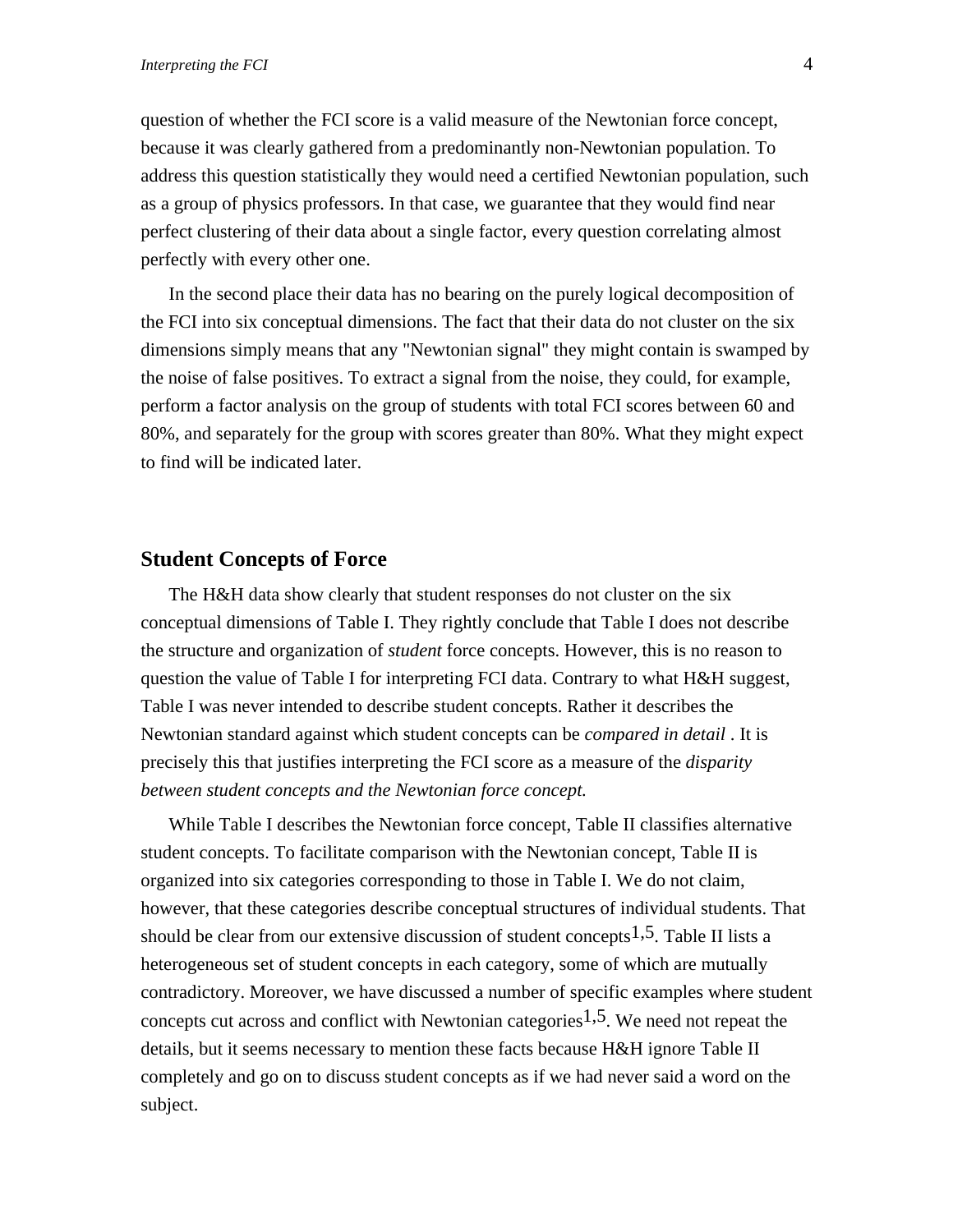In describing the well-established findings of educational research that *student beliefs about physics are loosely organized, incoherent, ill-defined and context-dependent*, H&H have failed to note that we have taken pains to incorporate these insights into the design and interpretation of the FCI. Indeed, from our own extensive analysis of test data and student interviews we have concluded that: (1) Student concepts are often "*vague and undifferentiated"*5, and they are "*incompatible* with Newtonian concepts in most respects"1. (2) Student belief systems are *incoherent*1,5, and "can best be described as bundles of *loosely related* and sometimes *inconsistent* concepts"5.

Naturally, we all want deeper insight into the cognitive structure of student beliefs. H&H mention the important work of diSessa on this issue. They fail to note that our account of metaphors in student reasoning is nearly equivalent to diSessa's "phenomenological primitives," because the meanings of metaphors are rooted in personal experience. We have identified prominent roles for three specific metaphors in student reasoning about forces<sup>1</sup>. This is not the place to repeat or extend the analysis. We mention it because we believe it is a key to understanding how students think.

The FCI data has a lot of information about student concepts which might well be extractable and clarified by cogent statistical analysis. But that cannot be done by the H&H approach, because apparently they have only analyzed correlations among Newtonian responses. There is little information about non-Newtonian concepts in that. To find out what the FCI has to say about the alternative concepts of students, the non-Newtonian responses classified in Table II must be studied. We have done this with our own data by qualitative means, and some of our conclusions are reviewed in the next section. We would welcome a more rigorous statistical analysis, but that would be difficult, because the response pattern of each student must be analyzed separately and compared to identify possible groups of students with similar patterns. However, FCI data is exceptionally rich, robust and informative, so the results might be worth the effort.

# **What does the FCI score tell us?**

From a physics perspective, each FCI question requires the student to discriminate a Newtonian answer from four alternative non-Newtonian responses. The answers appear to be so elementary and obvious to physicists that, on a first pass, few would consider the questions worth asking. This makes a *negative* (non-Newtonian) response highly *informative*. In shock, many a physics teacher has exclaimed "How could *my* students miss *that*?" For introductory physics courses, the FCI scores are invariably much lower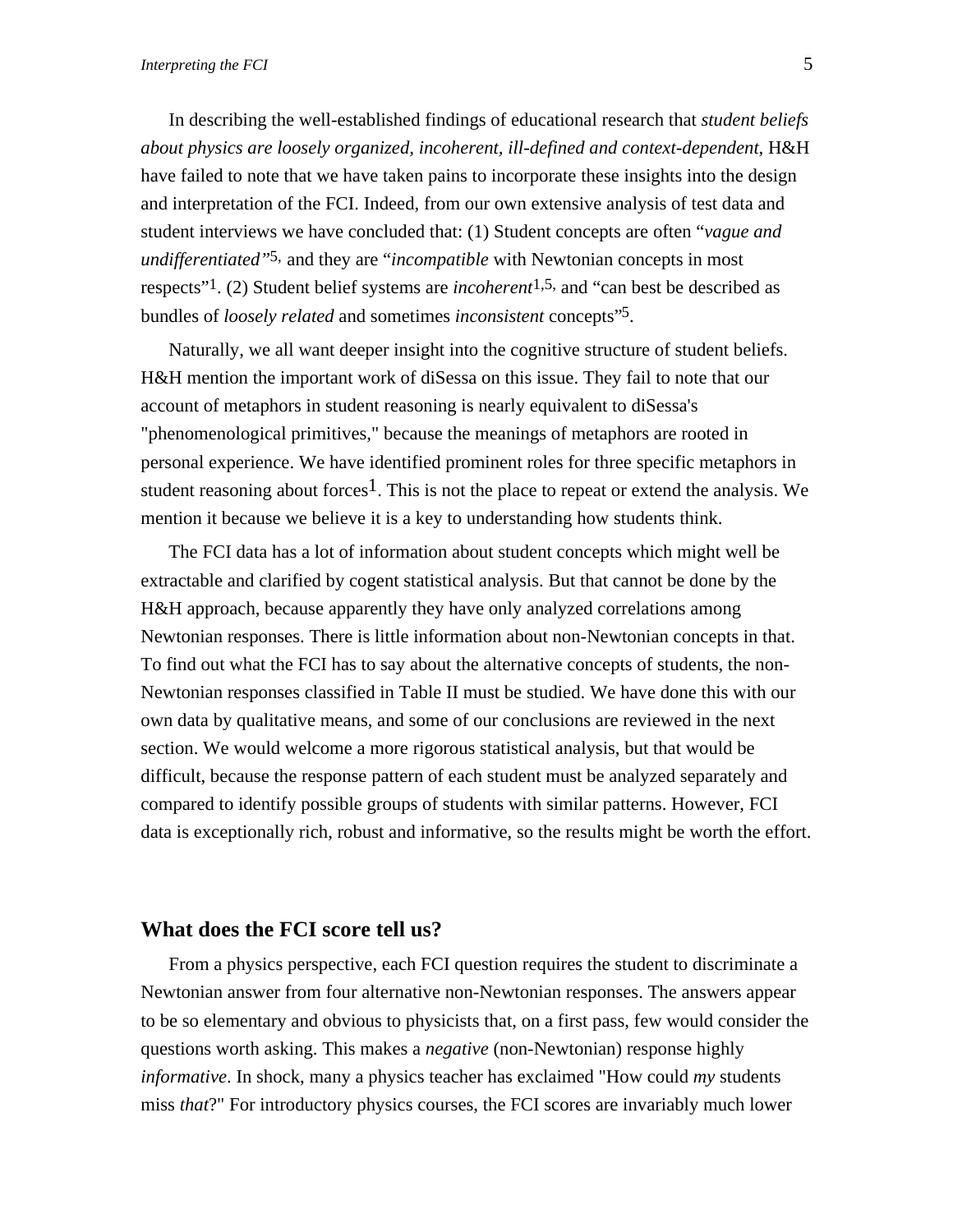than the instructor expects. The *surprise value* increases with each question to make the total score highly informative, the more so because the FCI probes the whole range of the most basic concepts. Extensive interviews of students by many investigators have repeatedly confirmed that a negative response is nearly always a reliable indicator of some deficiency in the student's understanding of Newtonian concepts.

A positive (Newtonian) response to a single question is, of course, much less informative than a negative one. The likelihood that it is a false positive decreases, however, as the number or related positives increases. A near perfect score is therefore a strong indicator of Newtonian thinking. It is not a perfect indicator, of course, because Newtonian physics requires more than recognition skills. There is strong evidence, however, that the FCI score is highly correlated with other "Newtonian skills," such as problem solving6. On the basis of such data we interpret an FCI score of **85%** as the Newtonian **Mastery threshold**. We are confident in identifying students with scores above this threshold as *confirmed Newtonian thinkers*.

We suggest an FCI score of **60%** as the **entry threshold** to Newtonian physics. Students who have just reached this threshold have barely begun to use Newtonian concepts coherently in their reasoning. From our test results and student interviews, we can describe the thinking of students below this threshold in terms of the following typical characteristics: (1) *undifferentiated concepts* of velocity and acceleration; lacking a vectorial concept of velocity; (2) lacking a *universal force* concept (i.e., believing that there are other influences on motion besides forces), and unable to reliably identify the agents of forces on an object; (3) *fragmented and incoherent concepts* about force and motion.

The above interpretation of FCI scores is consistent with a *three stage model of conceptual evolution* in learning Newtonian mechanics. In *STAGE I* students develop *a universal force* concept and learn to identify active and passive agents of force. Completion of this stage is roughly indicated by an FCI score of 60%. In *STAGE II* students develop *coherent dynamical concepts*, including vectorial concepts of velocity, acceleration and force. In *STAGE III* students develop a *complete interaction concept*. This involves a full understanding of Newton's third law.

Of course, the conceptual development of individual students is influenced by the order in which concepts are introduced in instruction. But our data suggests that there is a natural order in which concepts are most easily learned. This is a worthy issue for more educational research and for experimentation by teachers.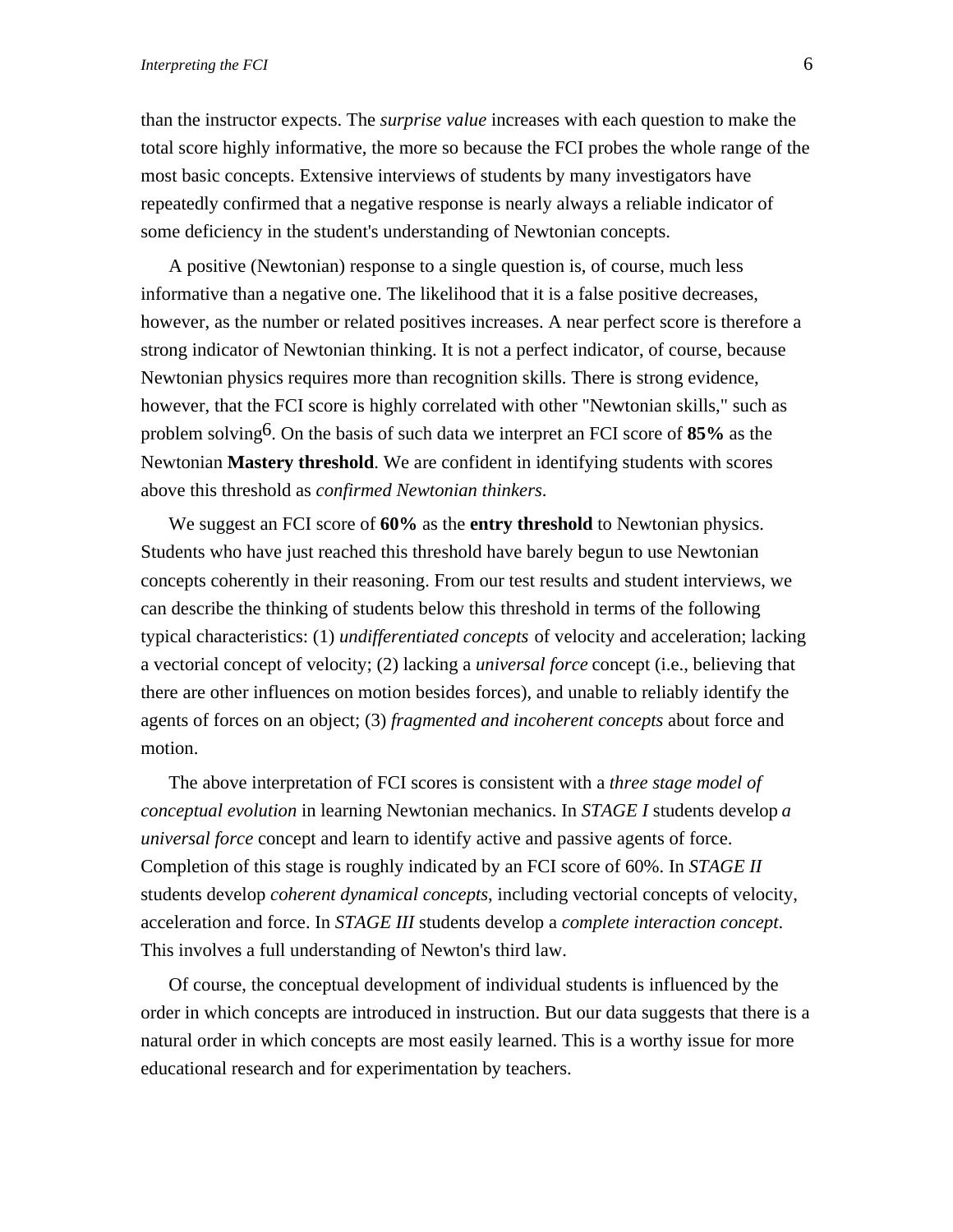## **Using the Force Concept Inventory**

We have discussed the various uses for the FCI at some length before  $1,4$ . However, from our observations of uses by others over recent years, it appears that some points need more emphasis. The most important point is this: *For the purpose of course and teaching evaluation, the entire FCI test should be used.* There are two good reasons why. First, the total FCI score has proved to be a useful measure for comparing different courses and teaching methods, and a large data base will therefore facilitate comparisons throughout the teaching community. Second, as explained above, the total FCI score is the most reliable single index of student understanding, because it measures coherence across all dimensions of the Newtonian force concept. The H&H factor analysis data supports this conclusion by documenting the incoherence in non-Newtonian responses.

The distribution of individual FCI scores should be considered, not just the mean score for the whole class. If the FCI is administered both as a pretest and a posttest, the *FCI gain* can be computed for each student. This is an especially informative number if it is either large (>60% of the maximum possible gain (100 - pretest score)) or small (<20% of the maximum possible gain). Average gains under conventional instruction are consistently close to 25% of the maximum possible gain. The class distribution of gains may show differences in the effect of instruction on "weaker" vs. "stronger" students.

Concerning the use of the FCI as a placement exam, our views have been misrepresented by H&H, and we think *their* uncertainty about the interpretation of FCI scores is irrelevant to the issue. The purpose of a placement exam is to predict performance so students likely to have undue difficulty can be identified. On the basis of our published evidence<sup>4</sup>, we are confident in asserting that the FCI, coupled with a simple math test, is probably the most accurate available predictor of performance in introductory physics in either high school or college. Nevertheless, we advise against using it as a placement exam for such courses, because its high predictive power is indicative of inadequacies in the instruction rather than in the students.

However, as a placement exam for accelerated or advanced courses the FCI may be very useful. We expect students testing below the Newtonian entry threshold (60%) to have difficulty with such courses. Our limited data supports this expectation. We have used the FCI several times as a pretest for an Honors section of University physics, wherein all the students have exceptional academic records. There is a wide distribution in their FCI scores, however. Without exception, the students testing below the 60% threshold had difficulty with the course while those above did not. We also have evidence that below-threshold high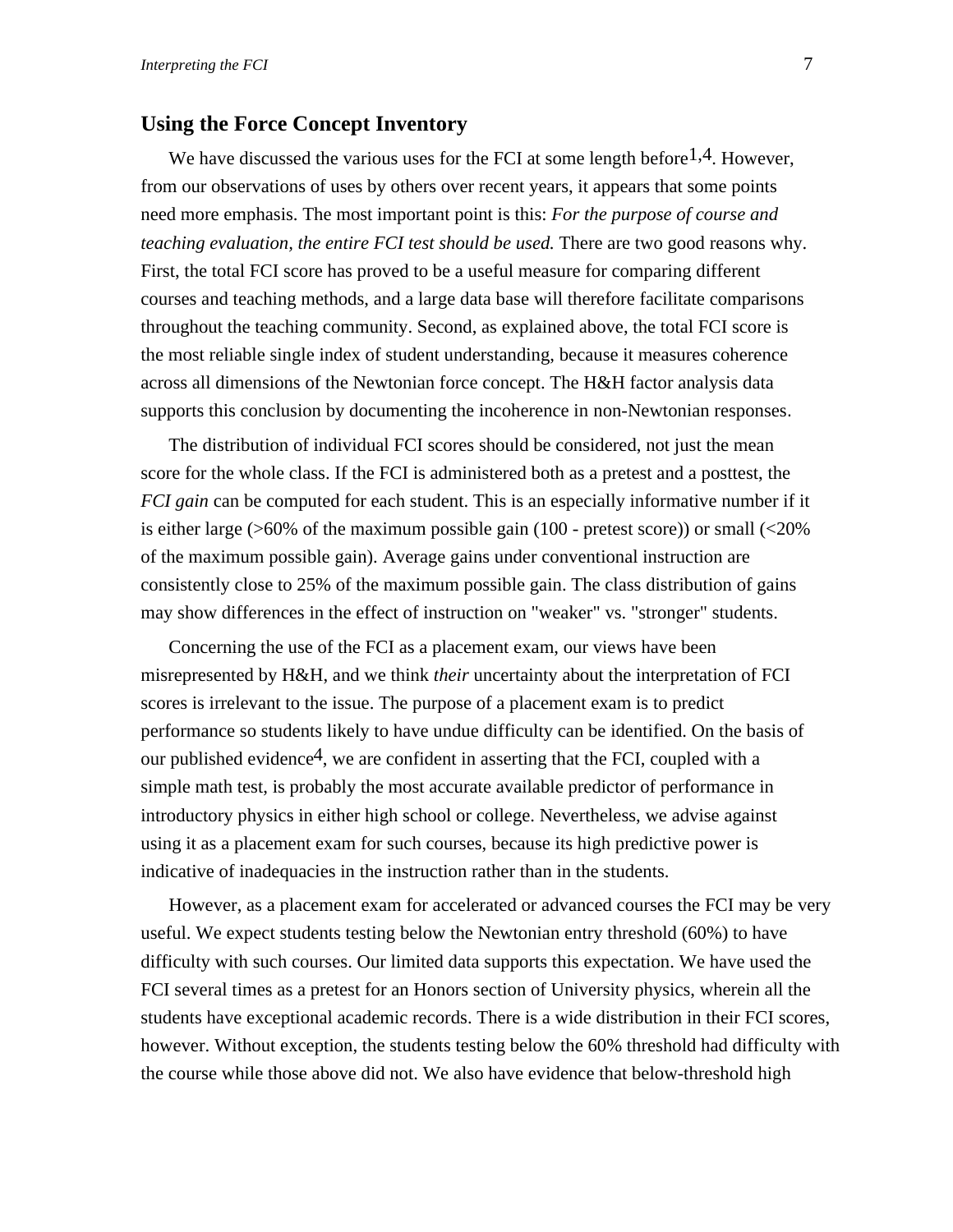school students do not fare well in textbook based Advanced Placement courses, but that deserves more study.

In collaborative settings, an FCI pretest (coupled with a mathematics pretest) can also be useful for putting teams of students together. Based on the two pretests, students can be classified into three (or four) competence levels<sup>4</sup>. Teams can then be formed with a distribution of competence levels. We have found that such heterogeneous teams work successfully, but again this deserves more study.

# **References**

- 1. David Hestenes, Malcolm Wells, & Gregg Swackhamer (1992). Force Concept Inventory. *The Physics Teacher,* **30**, 141-151.
- 2. Richard Hake (1994, August). Survey of Test Data for Introductory Mechanics Courses. *AAPT Announcer, 24(2),* 55. Halloun, Hake and Mosca have recently produced an improved version of the FCI. However, the revision does not significantly affect numerical results.
- 3. Douglas Huffman & Patricia Heller (1995). What Does the Force Concept Inventory Actually Measure? *The Physics Teacher,* **33**, 138-143.
- 4. Ibrahim Halloun & David Hestenes (1985). The initial knowledge state of college physics students. *American Journal of Physics,* **53**(11), 1043-1055.
- 5. Ibrahim Halloun & David Hestenes (1985). Common sense concepts about motion. *American Journal of Physics,* **53**(11), 1056-1065.
- 6. David Hestenes & Malcolm Wells (1992). A Mechanics Baseline Test. *The Physics Teacher,* **30**, 159-166.
- 7. David Hestenes, Malcolm Wells, & Gregg Swackhamer (1995). A modeling method for high school physics instruction. *American Journal of Physics* , **63**(7), 606-619.
- 8. Stephen Jay Gould. (1981). *The Mismeasure of Man.* Norton, New York.